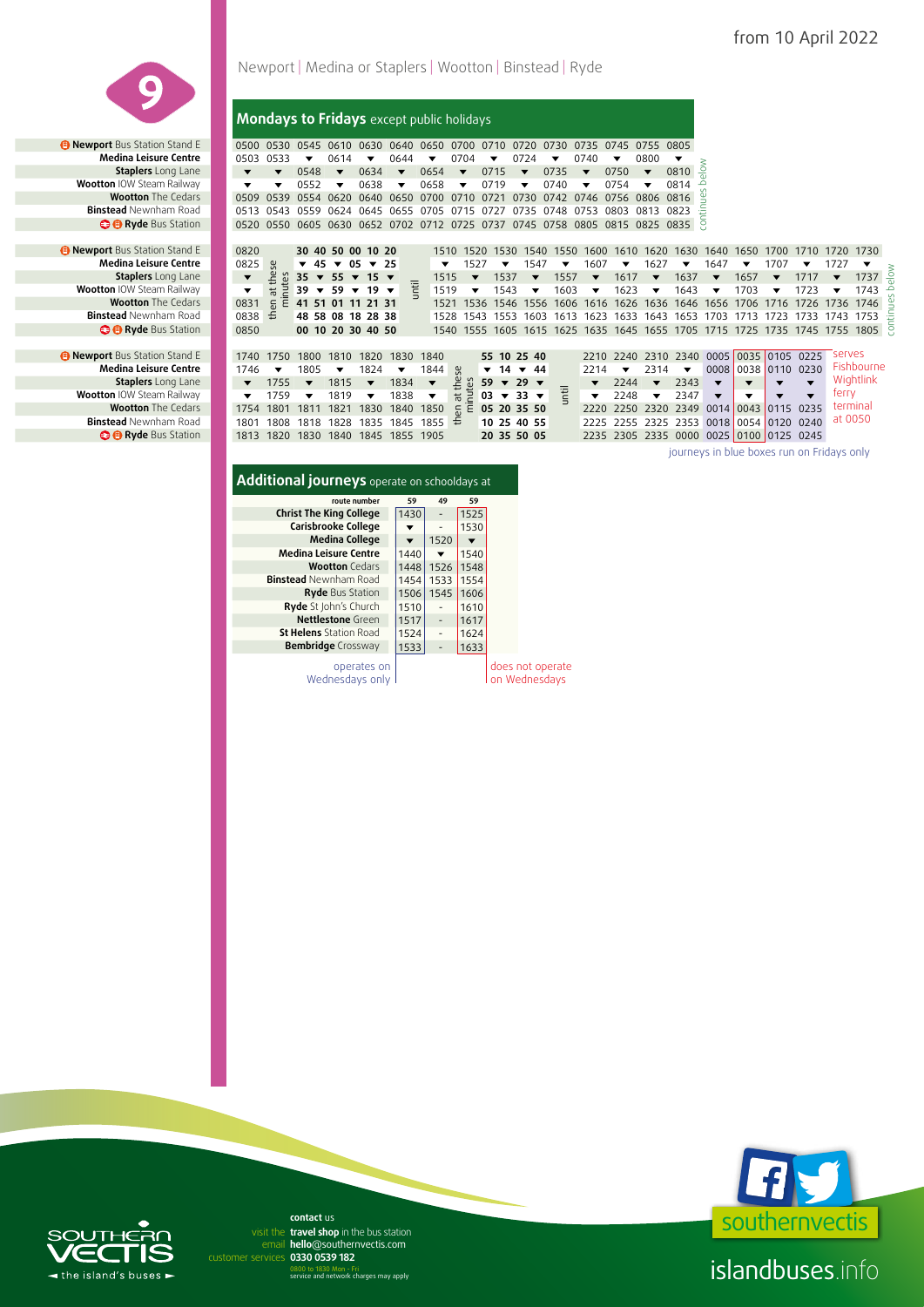

**19 Newport** Bus Station Stand E 0910<br>**Medina Leisure Centre Centre** 1<br>**Staplers** Long Lane 0915

**Wootton IOW Steam Railway<br><b>Wootton** The Cedars

**B Newport Bus Station Stand E Medina Leisure Centre Staplers** Long Lane **Wootton IOW Steam Railway Binstead Newnham Road e Bus** Station

Newport | Medina or Staplers | Wootton | Binstead | Ryde

**Saturdays Newport** Bus Station Stand E 0500 0530 0550 0610 0630 0650 0710 0730 0750 0805 0815 0830 0840 0850 0900 **Medina Leisure Centre 0503 0533 v** 0613 **v** 0653 **v** 0734 **v** 0809 **v** 0834 **v** 0854 0904<br> **Staplers** Long Lane **v v** 0553 **v** 0633 **v** 0714 **v** 0754 **v** 0819 **v** 0844 **v v**  $\bullet$   $\bullet$  0553  $\bullet$  0633  $\bullet$  0714  $\bullet$  0754  $\bullet$  0819  $\bullet$  0844  $\bullet$ **Wootton IOW Steam Railway**  $\bullet$  $\bullet$  **0557**  $\bullet$  0637  $\bullet$  0719  $\bullet$  0759  $\bullet$  0824  $\bullet$  0849<br>**Wootton** The Cedars 0509 0539 0559 0619 0639 0659 0721 0741 0801 0816 0826 0841 0851 **Wootton** The Cedars 0509 0539 0559 0619 0639 0659 0721 0741 0801 0816 0826 0841 0851 0901 0911 0513 0543 0603 0623 0643 0703 0726 0746 0807 0822 0832 0847 0857 0907 0917 **Binstead** Newnham Road 0513 0543 0603 0623 0643 0703 0726 0746 0807 0822 0832 0847 0857 0907 0917 **C B Ryde** Bus Station **0520 0550 0610 0630 0650 0710 0735 0755 0815 0830 0840 0855 0905 0915 0925** 

**a** Newport Bus Station Stand E 2125 2140 2155 2210 2225 2240 2255 2310 2340 0005 0035 0105 0225 2240 **Medina Leisure Centre v** 2144 **v** 2214 **v** 2244 **v** 2314 **v** 0008 0038 0110 0230 **Medina Leisure Centre** 2144 2214 2244 2314 0008 0038 0110 0230  $2129$  **v** 2159 **v** 2229 **v** 2259 **v** 2343 **v** 2133 **v** 2203 **v** 2233 **v** 2303 **v** 2347 **v Wootton** The Cedars 2135 2150 2205 2220 2235 2250 2305 2320 2349 0014 0043 0115 0235 **Binstead** Newnham Road 2140 2155 2210 2225 2240 2255 2310 2325 2353 0018 0054 0120 0240 **Binstead** Newnham Road 2140 2155 2210 2225 2240 2255 2310 2325 2353 0018 0054 0120 0240  **Ryde** Bus Station 2150 2205 2220 2235 2250 2305 2320 2335 0000 0025 0100 0125 0245 serves **Fishbourne** Wightlink ferry terminal at 0050

#### **Sundays** & public holidays

| счина ссізате сеник          |                         |                         |      |                          |                                     |                          |                                                   |                          |                         |                          |                                                        |                          |                                                                                                               |                         |                         |                                           |                          |                         |                          |                         |                          |                                                      |
|------------------------------|-------------------------|-------------------------|------|--------------------------|-------------------------------------|--------------------------|---------------------------------------------------|--------------------------|-------------------------|--------------------------|--------------------------------------------------------|--------------------------|---------------------------------------------------------------------------------------------------------------|-------------------------|-------------------------|-------------------------------------------|--------------------------|-------------------------|--------------------------|-------------------------|--------------------------|------------------------------------------------------|
| Staplers Long Lane           | ▼                       | ▼                       | 0553 | $\overline{\phantom{a}}$ | 0633                                | $\overline{\phantom{a}}$ | 0714                                              | $\blacktriangledown$     | 0754                    | $\overline{\mathbf{v}}$  | 0819                                                   | $\overline{\phantom{a}}$ | 0844                                                                                                          | $\overline{\mathbf{v}}$ | ▼                       | $\frac{8}{10}$<br>$\overline{\mathbb{Q}}$ |                          |                         |                          |                         |                          |                                                      |
| n IOW Steam Railway          | $\overline{\mathbf{v}}$ | ▼                       | 0557 | $\overline{\phantom{a}}$ | 0637                                | ▼                        | 0719                                              | $\overline{\phantom{a}}$ | 0759                    | $\overline{\mathbf{v}}$  | 0824                                                   | $\overline{\mathbf{v}}$  | 0849                                                                                                          | $\overline{\mathbf{v}}$ | $\overline{\mathbf{v}}$ | م                                         |                          |                         |                          |                         |                          |                                                      |
| <b>Wootton</b> The Cedars    | 0509                    | 0539                    |      | 0559 0619                |                                     | 0639 0659                |                                                   | 0721 0741                | 0801                    | 0816                     |                                                        | 0826 0841                | 0851 0901                                                                                                     |                         | 0911                    | continues                                 |                          |                         |                          |                         |                          |                                                      |
| ead Newnham Road             | 0513                    | 0543                    |      |                          |                                     |                          |                                                   |                          |                         |                          |                                                        |                          | 0603 0623 0643 0703 0726 0746 0807 0822 0832 0847 0857 0907                                                   |                         | 0917                    |                                           |                          |                         |                          |                         |                          |                                                      |
| <b>B</b> Ryde Bus Station    |                         |                         |      |                          |                                     |                          |                                                   |                          |                         |                          |                                                        |                          | 0520 0550 0610 0630 0650 0710 0735 0755 0815 0830 0840 0855 0905 0915 0925                                    |                         |                         |                                           |                          |                         |                          |                         |                          |                                                      |
|                              |                         |                         |      |                          |                                     |                          |                                                   |                          |                         |                          |                                                        |                          |                                                                                                               |                         |                         |                                           |                          |                         |                          |                         |                          |                                                      |
| <b>t</b> Bus Station Stand E | 0910                    |                         |      |                          | 20 30 40 50 00 10                   |                          |                                                   | 1810 1820                |                         | 1830 1840                |                                                        |                          | 1855 1910 1925 1940 1955 2010 2025 2040 2055 2110                                                             |                         |                         |                                           |                          |                         |                          |                         |                          |                                                      |
| edina Leisure Centre         | ▼                       | æ                       |      |                          | $25 \times 45 \times 05 \times$     |                          |                                                   | ▼                        | 1824                    | $\overline{\phantom{a}}$ | 1844                                                   | $\overline{\phantom{a}}$ | 1914<br>▼                                                                                                     | 1944                    |                         | $\overline{\mathbf{v}}$                   | 2014                     | $\overline{\mathbf{v}}$ | 2044                     | $\blacktriangledown$    | 2114                     |                                                      |
| Staplers Long Lane           | 0915                    | thei<br>tes             |      |                          | $\sqrt{35}$ $\sqrt{55}$ $\sqrt{15}$ |                          |                                                   | 1815                     | $\overline{\mathbf{v}}$ | 1834                     | $\overline{\mathbf{v}}$                                | 1859                     | 1929<br>$\overline{\mathbf{v}}$                                                                               | $\overline{\textbf{v}}$ |                         | 1959                                      | $\overline{\mathbf{v}}$  | 2029                    | $\overline{\mathbf{v}}$  | 2059                    | $\blacktriangledown$     | volee                                                |
| n IOW Steam Railway          | 0919                    | $\overline{a}$          |      |                          | $\sqrt{39}$ $\sqrt{59}$ $\sqrt{19}$ |                          | Ē                                                 | 1819                     | ▼                       | 1838                     | ▼                                                      | 1903                     | 1933<br>▼                                                                                                     | $\overline{\mathbf{v}}$ |                         | 2003                                      | $\overline{\phantom{a}}$ | 2033                    | $\overline{\phantom{a}}$ | 2103                    | $\overline{\phantom{a}}$ |                                                      |
| <b>Wootton</b> The Cedars    | 0921                    | Ē<br>$\overline{6}$     |      |                          | 31 41 51 01 11 21                   |                          |                                                   | 1821                     | 1830                    | 1840                     | 1850                                                   | 1905                     | 1920<br>1935                                                                                                  |                         |                         |                                           | 1950 2005 2020           |                         |                          | 2035 2050 2105 2120     |                          |                                                      |
| : <b>ead</b> Newnham Road    | 0928                    | €                       |      |                          | 38 48 58 08 18 28                   |                          |                                                   | 1828                     | 1835 1845               |                          |                                                        |                          | 1855 1910 1925 1940 1955 2010 2025 2040 2055 2110 2125                                                        |                         |                         |                                           |                          |                         |                          |                         |                          |                                                      |
| <b>B</b> Ryde Bus Station    | 0940                    |                         |      |                          | 50 00 10 20 30 40                   |                          |                                                   |                          |                         |                          |                                                        |                          | 1840 1845 1855 1905 1920 1935 1950 2005 2020 2035 2050 2105 2120 2135 8                                       |                         |                         |                                           |                          |                         |                          |                         |                          |                                                      |
|                              |                         |                         |      |                          |                                     |                          |                                                   |                          |                         |                          |                                                        |                          |                                                                                                               |                         |                         |                                           |                          |                         |                          |                         |                          |                                                      |
| <b>t</b> Bus Station Stand E |                         |                         |      |                          |                                     |                          |                                                   |                          |                         |                          | 2125 2140 2155 2210 2225 2240 2255 2310 2340 0005 0035 |                          | 0105 0225                                                                                                     | serves                  |                         |                                           |                          |                         |                          |                         |                          |                                                      |
| edina Leisure Centre         | ▼                       | 2144                    |      | 2214                     | ▼                                   | 2244                     | ▼                                                 | 2314                     | ▼                       | 0008                     | 0038                                                   |                          | 0110 0230                                                                                                     | Fishbourne              |                         |                                           |                          |                         |                          |                         |                          |                                                      |
| <b>Staplers</b> Long Lane    | 2129                    | $\overline{\mathbf{v}}$ | 2159 | $\overline{\mathbf{v}}$  | 2229                                | $\overline{\mathbf{v}}$  | 2259                                              | $\overline{\mathbf{v}}$  | 2343                    | $\overline{\phantom{a}}$ | $\overline{\phantom{a}}$                               | $\overline{\phantom{a}}$ | $\overline{\mathbf{v}}$                                                                                       | Wightlink ferry         |                         |                                           |                          |                         |                          |                         |                          |                                                      |
| n IOW Steam Railway          | 2133                    | $\overline{\mathbf{v}}$ | 2203 | $\overline{\mathbf{v}}$  | 2233                                | $\overline{\mathbf{v}}$  | 2303                                              | $\blacktriangledown$     | 2347                    | $\overline{\mathbf{v}}$  | $\overline{\mathbf{v}}$                                | $\overline{\mathbf{v}}$  | $\overline{\mathbf{v}}$                                                                                       | terminal at 0050        |                         |                                           |                          |                         |                          |                         |                          |                                                      |
| <b>Wootton</b> The Cedars    |                         |                         |      |                          |                                     |                          | 2135 2150 2205 2220 2235 2250 2305 2320 2349 0014 |                          |                         |                          | 00431                                                  |                          | 0115 0235                                                                                                     |                         |                         |                                           |                          |                         |                          |                         |                          |                                                      |
| ead Newnham Road             |                         |                         |      |                          |                                     |                          | 2140 2155 2210 2225 2240 2255 2310 2325 2353 0018 |                          |                         |                          | 0054                                                   |                          | 0120 0240                                                                                                     |                         |                         |                                           |                          |                         |                          |                         |                          |                                                      |
| <b>B</b> Ryde Bus Station    |                         |                         |      |                          |                                     |                          |                                                   |                          |                         |                          |                                                        |                          | 2150 2205 2220 2235 2250 2305 2320 2335 0000 0025 0100 0125 0245                                              |                         |                         |                                           |                          |                         |                          |                         |                          |                                                      |
|                              |                         |                         |      |                          |                                     |                          |                                                   |                          |                         |                          |                                                        |                          |                                                                                                               |                         |                         |                                           |                          |                         |                          |                         |                          |                                                      |
|                              |                         |                         |      |                          |                                     |                          |                                                   |                          |                         |                          |                                                        |                          |                                                                                                               |                         |                         |                                           |                          |                         |                          |                         |                          |                                                      |
|                              |                         |                         |      |                          |                                     |                          |                                                   |                          |                         |                          |                                                        |                          |                                                                                                               |                         |                         |                                           |                          |                         |                          |                         |                          |                                                      |
|                              |                         |                         |      |                          | <b>Sundays</b> & public holidays    |                          |                                                   |                          |                         |                          |                                                        |                          |                                                                                                               |                         |                         |                                           |                          |                         |                          |                         |                          |                                                      |
| <b>t</b> Bus Station Stand E |                         |                         |      |                          | 0540 0610 0640 0710 0740 0800       |                          | 0820                                              | 0840                     |                         | 0900 0915                | 0930                                                   | 0945                     | 1000                                                                                                          | 1015                    |                         |                                           | 30 45 00 15              |                         |                          |                         | 1700 1710                |                                                      |
| edina Leisure Centre         | 0543 0613               |                         |      | 0713                     |                                     | 0804                     | ▼                                                 | 0844                     | $\overline{\textbf{v}}$ | 0919                     | ▼                                                      | 0949                     | $\overline{\mathbf{v}}$                                                                                       | 1020                    | <b>Se</b>               | ▼                                         |                          | $50 \times 20$          |                          | ▼                       | 1715                     |                                                      |
| <b>Staplers</b> Long Lane    |                         |                         | 0644 |                          | 0744                                | $\overline{\phantom{a}}$ | 0824                                              | $\blacktriangledown$     | 0904                    | $\blacktriangledown$     | 0934                                                   | $\blacktriangledown$     | 1004                                                                                                          | $\blacktriangledown$    | the:<br>tes             |                                           | 35 $\times$ 05 $\times$  |                         |                          | 1705                    | $\blacktriangledown$     | š                                                    |
| n IOW Steam Railway          | ▼                       | $\overline{\mathbf{v}}$ | 0647 | ▼                        | 0748                                | ▼                        | 0828                                              | $\blacktriangledown$     | 0908                    | $\overline{\mathbf{v}}$  | 0938                                                   | $\overline{\mathbf{v}}$  | 1008                                                                                                          | ▼                       | 节                       |                                           | $39 \times 09 \times$    |                         |                          | 1709                    | $\overline{\mathbf{v}}$  | <u>a</u>                                             |
| <b>Wootton</b> The Cedars    | 0549                    | 0619                    | 0649 | 0719                     | 0750                                | 0810                     | 0830                                              | 0850                     | 0910                    | 0925                     |                                                        | 0940 0955                | 1010                                                                                                          | 1026                    | 듰<br>Έ                  |                                           | 41 56 11 26              |                         |                          | 1711                    | 1721                     |                                                      |
| ead Newnham Road             | 0553                    |                         |      |                          |                                     |                          |                                                   |                          |                         |                          | 0623 0653 0723 0755 0815 0835 0855 0915 0930 0945      | 1000                     | 1015                                                                                                          | 1033                    | $\epsilon$              |                                           | 48 03 18 33              |                         |                          | 1718                    | 1728                     |                                                      |
| <b>B</b> Ryde Bus Station    |                         |                         |      |                          |                                     |                          |                                                   |                          |                         |                          |                                                        |                          | 0600 0630 0700 0730 0803 0823 0843 0903 0923 0943 0958 1013 1028 1045                                         |                         |                         |                                           | 00 15 30 45              |                         |                          |                         | 1730 1740 $\overline{5}$ |                                                      |
|                              |                         |                         |      |                          |                                     |                          |                                                   |                          |                         |                          |                                                        |                          |                                                                                                               |                         |                         |                                           |                          |                         |                          |                         |                          |                                                      |
| <b>t</b> Bus Station Stand E |                         |                         |      |                          |                                     |                          |                                                   |                          |                         |                          |                                                        |                          | 1725 1740 1755 1810 1825 1840 1855 1910 1925 1940 1955 2010 2025 2040 2055 2110 2125 2140 2210 2240 2310 0015 |                         |                         |                                           |                          |                         |                          |                         |                          |                                                      |
| edina Leisure Centre         | ▼                       | 1745                    | ▼    | 1814                     | ▼                                   | 1844                     | ▼                                                 | 1914                     |                         | 1944                     | $\overline{\phantom{a}}$                               | 2014                     | 2044<br>$\blacktriangledown$                                                                                  | $\blacktriangledown$    | 2114                    |                                           |                          | 2144                    |                          | 2244                    |                          | 0018                                                 |
| <b>Staplers</b> Long Lane    | 1730                    | $\overline{\mathbf{v}}$ | 1800 | $\blacktriangledown$     | 1829                                | $\overline{\mathbf{v}}$  | 1859                                              | $\overline{\mathbf{v}}$  | 1929                    | $\overline{\phantom{a}}$ | 1959                                                   | $\blacktriangledown$     | 2029<br>$\blacktriangledown$                                                                                  | 2059                    | $\overline{\mathbf{v}}$ |                                           | 2129                     | $\overline{\mathbf{v}}$ | 2214                     | $\overline{\textbf{v}}$ | 2314                     |                                                      |
| n IOW Steam Railway          |                         | $\overline{\mathbf{v}}$ | 1804 | $\overline{\mathbf{v}}$  | 1833                                | $\overline{\mathbf{v}}$  | 1903                                              | $\overline{\mathbf{v}}$  | 1933                    | $\overline{\mathbf{v}}$  |                                                        | $\overline{\mathbf{v}}$  | 2033<br>$\overline{\mathbf{v}}$                                                                               | 2103                    | $\overline{\mathbf{v}}$ |                                           | 2133                     |                         | 2218                     | $\overline{\mathbf{v}}$ |                          | $\overline{\phantom{a}}$<br>$\overline{\phantom{a}}$ |
| <b>Wootton</b> The Cedars    | 1734                    |                         |      |                          |                                     |                          |                                                   |                          |                         |                          | 2003                                                   |                          |                                                                                                               |                         |                         |                                           |                          | $\overline{\mathbf{v}}$ |                          |                         | 2318                     |                                                      |
|                              |                         |                         |      |                          |                                     |                          |                                                   |                          |                         |                          |                                                        |                          | 1736 1751 1806 1820 1835 1850 1905 1920 1935 1950 2005 2020 2035 2050 2105 2120 2135 2150 2220 2250 2320 0024 |                         |                         |                                           |                          |                         |                          |                         |                          |                                                      |
| <b>ead</b> Newnham Road      |                         |                         |      |                          |                                     |                          |                                                   |                          |                         |                          |                                                        |                          | 1743 1758 1813 1825 1840 1855 1910 1925 1940 1955 2010 2025 2040 2055 2110 2125 2140 2155 2225 2255 2325 0028 |                         |                         |                                           |                          |                         |                          |                         |                          |                                                      |
| <b>B</b> Ryde Bus Station    |                         |                         |      |                          |                                     |                          |                                                   |                          |                         |                          |                                                        |                          | 1755 1810 1825 1835 1850 1905 1920 1935 1950 2005 2020 2035 2050 2105 2120 2135 2150 2205 2235 2303 2333 0035 |                         |                         |                                           |                          |                         |                          |                         |                          |                                                      |

 **Newport** Bus Station Stand E 1725 1740 1755 1810 1825 1840 1855 1910 1925 1940 1955 2010 2025 2040 2055 2110 2125 2140 2210 2240 2310 0015 **Media 1745 Wedina Let**  $M$  **1844 Wedina Let 1944 Wedina 2014 Wedina 2014 2114 Wedina 2144 Wedina 2018 Staplers** Long Lane **1730 v 1800 v 1829 v 1859 v 1929 v 1959 v 2029 v 2059 v 2129 v 2214 v 2314 v Wootton IOW Steam Railway 1734 v 1804 v 1833 v 1903 v 1933 v 2003 v 2033 v 2103 v 2133 v 2218 v 2318 Wootton** The Cedars 1736 1751 1806 1820 1835 1850 1905 1920 1935 1950 2005 2020 2035 2050 2105 2120 2135 2150 2220 2250 2320 0024 **Binstead** Newnham Road 1743 1758 1813 1825 1840 1855 1910 1925 1940 1955 2010 2025 2040 2055 2110 2125 2140 2155 2225 2255 2325 0028



islandbuses.info

# $\bullet$  the island's buses  $\bullet$

email hello@southernvectis.com **0330 0539 182** customer services **contact** us

0800 to 1830 Mon - Fri service and network charges may apply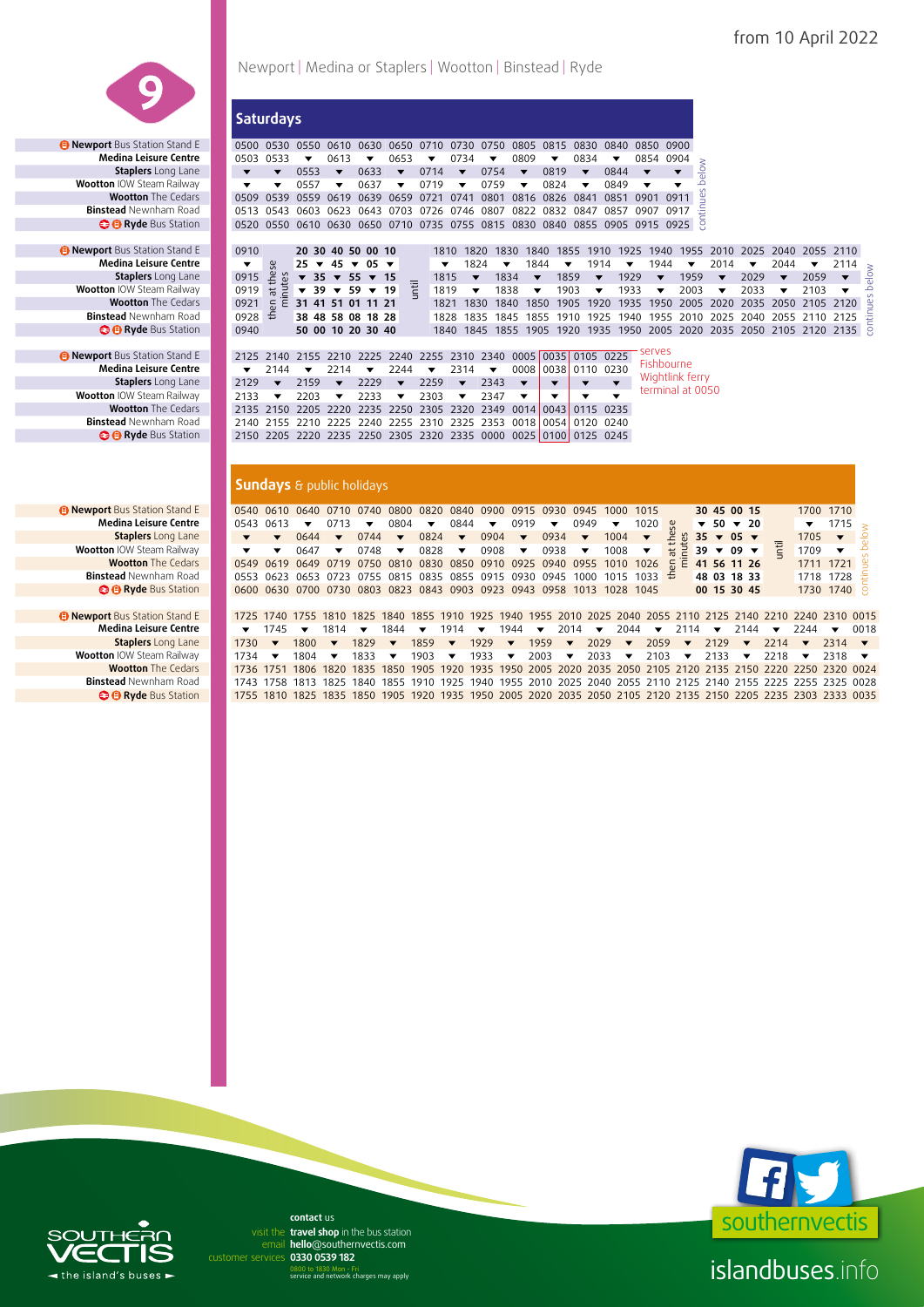

**• Byde** Bus Station Stand A/B **Binstead** Ringwood Road **Wootton Bridge** Sloop Inn **Wootton IOW Steam Railway Staplers** Long Lane **Medina Leisure Centre B Newport** Bus Station

 **Ryde** Bus Station Stand A/B 2040 2055 2110 2125 2140 2155 2210 2225 2240 2310 2340 0005 0035 0105 0155 0300

# Ryde | Binstead | Wootton | Medina or Staplers | Newport

#### **Mondays to Fridays** except public holidays

 **C B Ryde** Bus Station Stand A/B 0555 0610 0635 0655 0710 0720 0730 0740 0750 0800 0810 0820 0830 0845 **Binstead** Ringwood Road 0603 0618 0645 0705 0720 0730 0740 0750 0800 0810 0820 0830 0840 0855 **Winstead** Ringwood Road | 0603 0618 0645 0705 0720 0730 0740 0750 0800 0810 0820 0830 0840 0855 ≥<br>■ Wootton Bridge Sloop Inn | 0608 0623 0650 0710 0725 0735 0737 0727 0807 0817 0827 0837 0846 0901 <del>-</del><br>■ Wootton IOW Steam **Wootton** IOW Steam Railway **1**  $\bullet$  0626  $\bullet$  0714  $\bullet$  0740  $\bullet$  0803  $\bullet$  0822  $\bullet$  0842  $\bullet$  0904 **Staplers** Long Lane **v o**  $\sim$  0631 **v** 0719 **v** 0745 **v** 0810 **v** 0830 **v** 0850 **v** 0909 **Medina Leisure Centre | 0615 ▼ 0657 ▼ 0734 ▼ 0802 ▼ 0822 ▼ 0842 ▼ 0859 and the computer of the computer of the computer of the computer of the computer of the computer of the computer of the computer of the computer of the computer of the computer of the computer of the computer of the compu** continues below

| 0855 05 15 25 35 45 55              |                                          |  |                                         |  |                                                |      |                          |                             |                           |                |                                                                                     | 1735 1745 1755 1805 1815 1825 1835 1845 1855 1910 1925 1940 1955 2010 2025                              |                      |                 |                         |                         |   |
|-------------------------------------|------------------------------------------|--|-----------------------------------------|--|------------------------------------------------|------|--------------------------|-----------------------------|---------------------------|----------------|-------------------------------------------------------------------------------------|---------------------------------------------------------------------------------------------------------|----------------------|-----------------|-------------------------|-------------------------|---|
| 0905                                | မ္တ                                      |  | 15 25 35 45 55 05                       |  |                                                |      |                          |                             |                           |                |                                                                                     | 1745 1754 1804 1814 1824 1834 1843 1853 1903 1918 1933 1948 2003 2018 2033                              |                      |                 |                         |                         |   |
| 0911                                |                                          |  | <b>21 31 41 51 01 11</b>                |  |                                                |      |                          |                             |                           |                |                                                                                     | 1751 1800 1810 1820 1830 1840 1847 1857 1907 1922 1937 1952 2007 2022 2037 93                           |                      |                 |                         |                         |   |
|                                     |                                          |  | $\geq$ 24 $\star$ 44 $\star$ 04 $\star$ |  | $\blacktriangledown$ 1803 $\blacktriangledown$ |      |                          |                             |                           |                |                                                                                     | 1823 $\blacktriangledown$ 1843 $\blacktriangledown$ 1900 $\blacktriangledown$ 1925 $\blacktriangledown$ |                      | 1955 $\sqrt{ }$ |                         | 2025                    |   |
|                                     | $5E$ 29 $\times$ 49 $\times$ 09 $\times$ |  |                                         |  | $\blacktriangledown$                           | 1808 | $\overline{\phantom{a}}$ | $1828$ $\blacktriangledown$ |                           | 1848 $\bullet$ |                                                                                     | $1905$ $\blacktriangledown$ 1930 $\blacktriangledown$                                                   |                      | 2000            | $\overline{\mathbf{v}}$ | 2030                    | ≌ |
| $0919 \pm \sqrt{39} = 59 \times 19$ |                                          |  |                                         |  | $1759 -$                                       |      |                          | 1818 $\bullet$              | 1838 $\blacktriangledown$ |                |                                                                                     | 1854 $\bullet$ 1914 $\bullet$ 1944 $\bullet$                                                            |                      |                 | 2014                    | $\overline{\mathbf{v}}$ | ÷ |
| 0930 40 50 00 10 20 30              |                                          |  |                                         |  |                                                |      |                          |                             |                           |                |                                                                                     | 1810 1815 1825 1835 1845 1855 1900 1910 1920 1935 1950 2005 2020 2035 2050 5                            |                      |                 |                         |                         |   |
|                                     |                                          |  |                                         |  |                                                |      |                          |                             |                           |                |                                                                                     |                                                                                                         |                      |                 |                         |                         |   |
|                                     |                                          |  |                                         |  |                                                |      |                          |                             |                           |                | 2040 2055 2110 2125 2140 2155 2210 2225 2240 2310 2340 0005 0035 0105 0155 0300     |                                                                                                         | serves<br>Fishhourne |                 |                         |                         |   |
|                                     |                                          |  |                                         |  |                                                |      |                          |                             |                           |                | sais and and a rest with the ones once once cent and the cent once can contract and |                                                                                                         |                      |                 |                         |                         |   |

**Binstead** Ringwood Road 2048 2103 2118 2133 2148 2203 2218 2233 2248 2318 2347 0011 0041 0110 0200 0305<br>**Wootton Bridge** Sloop Inn 2052 2107 2122 2137 2152 2207 2222 2237 2252 2322 2351 0015 0049 0115 0205 0310 Wightlink ferry **Wootton Bridge Sloop Inn 2052 2107 2122 2137 2152 2207 2222 2237 2252 2322 2351 0015 0049 0115 0205 0310 Wootton IOW Steam Railway 2055**  $\rightarrow$  **2125**  $\rightarrow$  **2125**  $\rightarrow$  **2225**  $\rightarrow$  **2255**  $\rightarrow$  **2353**  $\rightarrow$  **0051**  $\rightarrow$  $\rightarrow$ terminal at 0046 **Wootton** IOW Steam Railway **2055 v** 2125 v 2155 v 2225 v 2255 v 2353 v 0051  $\overline{\phantom{a}}$  $\overline{\phantom{a}}$ **Staplers** Long Lane **2100 124** 2130 **2220 2230 2230 22300 22358 2** 0055 journeys in **Medina Leisure Centre**  $\rightarrow$  **7** 2114  $\rightarrow$  2144  $\rightarrow$  2214  $\rightarrow$  2244  $\rightarrow$  2329  $\rightarrow$  0021  $\rightarrow$  0120 0210 0315 blue box run **<sup>1</sup> Newport** Bus Station 2105 2120 2135 2150 2205 2220 2235 2250 2305 2335 0003 0025 0100 0125 0215 0320 on Fridays only

### **Additional journeys** operate on schooldays at

| route number                    | 59   | 49   |  |
|---------------------------------|------|------|--|
| <b>Bembridge</b> Crossway       | 0707 |      |  |
| <b>St Helens</b> Station Road   | 0717 |      |  |
| <b>Nettlestone</b> Green        | 0724 |      |  |
| <b>Ryde Bus Station</b>         |      | 0750 |  |
| Ryde St John's Church           | 0731 |      |  |
| Ryde Belvedere Street           | 0735 |      |  |
| <b>Binstead Ringwood Road</b>   | 0745 | 0800 |  |
| Wootton Bridge Sloop Inn        | 0750 | 0807 |  |
| <b>Medina Leisure Centre</b>    | 0805 |      |  |
| Medina College                  |      | 0822 |  |
| Top of Hunnyhill for IW College | ▼    | 0832 |  |
| <b>Newport Bus Station</b>      |      | 0840 |  |
| <b>Christ The King College</b>  | 0820 |      |  |
| Carisbrooke College             | 0825 |      |  |



# $\triangleleft$  the island's buses  $\triangleright$

email hello@southernvectis.com **0330 0539 182** customer services **contact** us visit the travel shop in the bus station

0800 to 1830 Mon - Fri service and network charges may apply

islandbuses.info